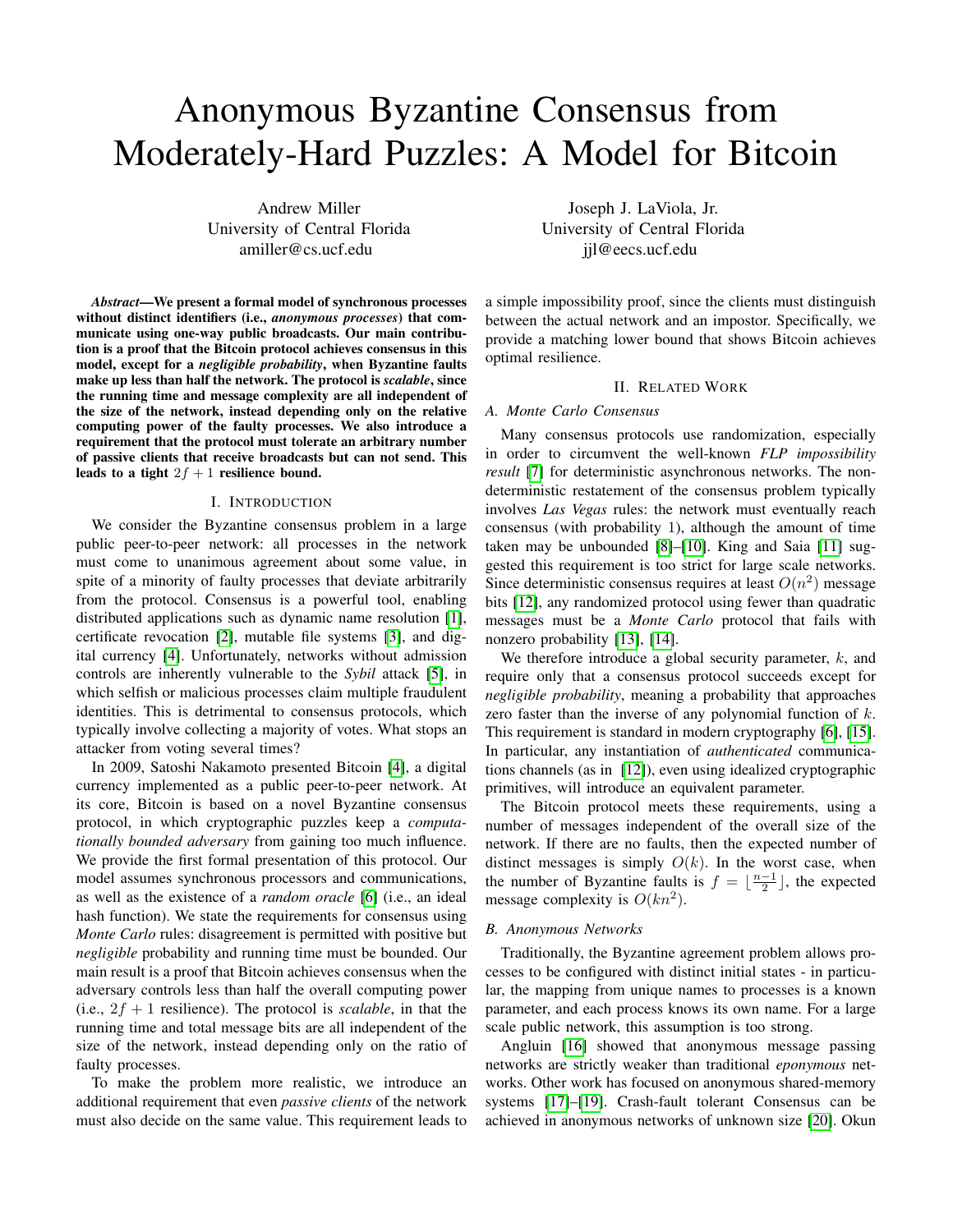and Barak [\[21\]](#page-5-18), [\[22\]](#page-5-19) provided Byzantine agreement protocols for a stronger message-passing model that assumes authenticated channels between each pair of processes have initially been established. Delporte-Gallet et al [\[23\]](#page-5-20) made a unifying effort in considering *homonymous* (partially anonymous) networks with a limited number of *authentic identities*. Interestingly, they found that deterministic Byzantine agreement depends only on the number of authentic identities, rather than the total number of processes. This builds the argument that anonymous (or homonymous) models are important for large networks.

# *C. Moderately Hard Puzzles*

Aspnes suggested using *moderately-hard puzzles* to assign identities in an initially anonymous network [\[24\]](#page-5-21). The difficulty of the puzzles prevents a computationally bounded adversary from claiming too many identities. This is essentially the same approach taken by Bitcoin [\[4\]](#page-5-3).

A moderately-hard computational puzzle can be solved, but only with considerable effort, time, and/or cost, as controlled by an adjustable difficulty parameter. Puzzles were first used by Merkle [\[25\]](#page-5-22) in the development of public-key cryptography. Later, Dwork and Naor [\[26\]](#page-5-23), [\[27\]](#page-5-24) proposed using puzzles to slow down email spammers. Subsequently, puzzles have been used thwart Sybil attacks in a variety of settings [\[28\]](#page-5-25)–[\[31\]](#page-5-26). Other uses have included timed-release encryption [\[32\]](#page-5-27) and amortized micropayments [\[33\]](#page-5-28).

Computational puzzles are typically constructed using a *random oracle* (i.e., an ideal hash function) that maps inputs to random outputs. The random oracle is a one-way function and can not be inverted. The puzzles are designed so that the most efficient way to find a solution is a brute force *guessand-check* approach. Thus, the rate at which an adversary can solve puzzles is limited by the rate at which hashes can be computed.

The protocol Aspnes described [\[24\]](#page-5-21) relies on pairwise authenticated communication channels between processes. The Bitcoin protocol eliminates this requirement by using noninteractive publicly-verifiable puzzles. The processes communicate using only unauthenticated broadcast messages.

# III. COMPUTING MODEL

# *A. Message Passing Processes*

We consider a network to be a set of  $n$  identically configured processes,  $\{p_1, p_2, ..., p_n\}$ . An execution is a sequence of alternating states and transitions,  $\pi_0$ ,  $s_0$ ,  $\pi_1$ ,  $s_1$ , ...,  $\pi_i$ ,  $s_i$ , ..., where a mapping from states to sets of *available transitions* specifies the *admissible executions*. This mapping is described by the following rules:

• (*Synchronous Processors)* Each transition is associated with a monotonic timestamp,  $r_i \leq r_{i+1}$ , each of which is an integer multiple of a real-valued time increment  $dr$ . The distinct timestamps are called *rounds*. Each process executes its compute procedure exactly once per round, and each must take its turn before any process moves on to the next round. We assume the processes have identical computing power with respect to a random oracle: each process may query the oracle (i.e., call the oracle procedure) at most once per round. We additionally assume that a common random string, CRS, is announced at the beginning of the protocol (as in [\[34\]](#page-5-29)). This assumption precludes an adversary that takes a head start. We will consider the *continuous limit* of this model as  $dr \rightarrow 0$ .

- *(Synchronous Communications)* The anonymous processes communicate using a **broadcast** $(m)$  instruction, which places message  $m$  into mailboxes (unordered sets) associated with each process. When a message is received, the receiving process has no way of knowing where the message came from. Messages in a mailbox may be delivered in any order, and at any time, except there is a maximum delay of  $\Delta$ . If m is broadcast at time r, then every process executes **receive** $(m)$  at or before  $r + \Delta$ . We do not count the **receive** procedure against the total number of oracle queries.
- *(Nondeterminism)* The particular execution order is determined by an explicit *adversary*, a mapping from partial executions to available transitions. Processes may access a coinflip instruction that produces random elements in  $[0, 1) \subset \mathbb{R}$ . We also assume that  $H : [0, 1) \rightarrow [0, 1)$ is a random oracle function that maps inputs to outputs uniformly selected in the range. The adversary has *full information* and may depend on the entire execution history including the internal state of each process (our processes have no secrets), although it may not depend on the outcomes of *future* random events. An adversary thus defines a probability distribution over the admissible executions.
- *(Byzantine faults)* The adversary is given control over f of the processes, which are called *faulty processes* or *pawns*. The adversary is *non-adaptive* and must designate its pawns at the outset. The adversary is *computationally bounded* relative to the random oracle; it may only query the oracle via its pawns, once per round per faulty process.
- *(Passive clients)* In addition to the n processes, we model an arbitrary set of *passive clients* that represents users of the network. They are identical to processes except they cannot send any messages (their broadcast instruction is replaced with a no-op). *Clients* means the union of passive clients and correct processes (but excluding faulty processes). Clients use an irrevocable, one-timeuse instruction, **decide** $(v)$ , that outputs v as a final value.

### *B. Problem Statement*

Each correct process  $p_i$  is initially provided with an input value,  $v_i \in \{0, 1\}$ . A *Monte Carlo* consensus protocol must satisfy the following three requirements:

- *(Termination)*: All clients must decide in bounded time.
- *(Agreement)*: Clients must decide on the same value (except with *negligible probability*).
- *(Unanimity)*: The decided value must be one of the inputs (with *non-negligible probability*).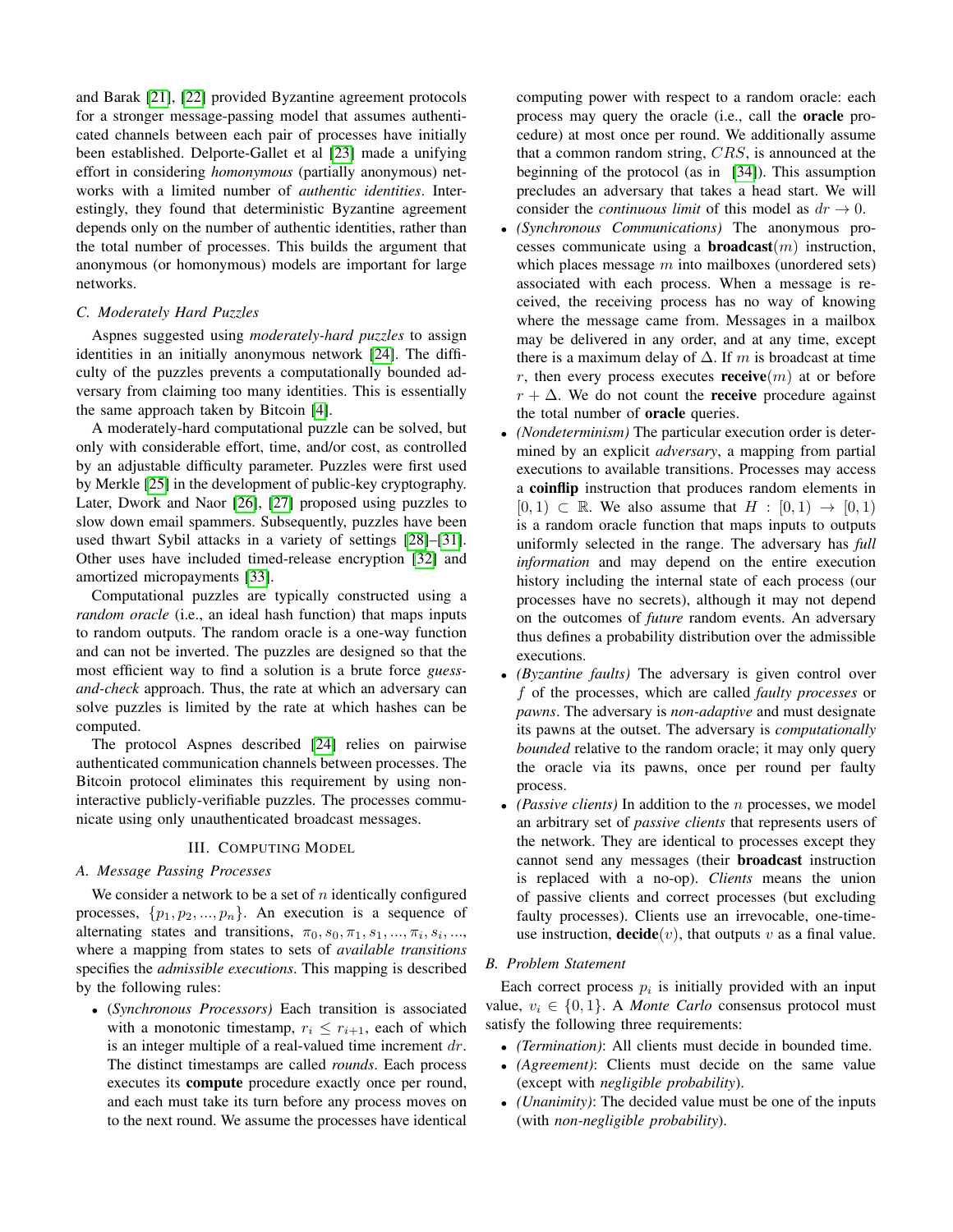Our version of the unanimity requirement prevents the adversary from influencing the network too much. In particular, if the protocol is repeated, as in a transaction processing system, then the input of a process will be chosen after an expected polynomial number of updates. Unanimity also rules out the trivial protocol that has every process decide on a fixed value.

# IV. BITCOIN CONSENSUS PROTOCOL  $(2f + 1$  RESILIENCE)

The Bitcoin network [\[4\]](#page-5-3) provides an implementation of digital money, modeled as a conserved quantity of arbitrary units. Like the stone money of Yap [\[35\]](#page-5-30), it is unimportant if the currency itself is entirely abstract (or submerged under the sea). What really matters is that *ownership* of the currency is undisputable - everyone can agree on who owns what. Ownership in Bitcoin is determined using public key cryptography: the network unanimously agrees on an association between public keys and portions of the money supply. Money can be transferred from one public key to another using digitally signed messages. Bitcoin is therefore best understood as a distributed state machine, where the state at any given time corresponds to a ledger of account balances. We focus our attention the mechanism by which the network establishes consensus about the state for a single time instant.

In the Bitcoin consensus protocol (Algorithm [1\)](#page-2-0), processes vote for their preferred values by attempting to solve a moderately hard puzzle through brute force effort (i.e., by *mining*). The particular puzzle (Algorithm [6\)](#page-2-1) is based on *partial hash collision*, similar to HashCash [\[30\]](#page-5-31). When a correct process finds a puzzle solution, it broadcasts it to the rest of the network. Each puzzle solution is counted as a vote for a single value, and each process prefers (i.e., *mines on*), the value that appears to have the most votes.

Since no strategy for solving the puzzle does better than random guessing, the adversary is forced to compete in a race that it cannot win (similar to the consensus protocols of Chor-Israeli-Li [\[36\]](#page-5-32) and Bracha-Rachman [\[37\]](#page-5-33)). Our correctness proof extends and formalizes the approach suggested by Nakamoto [\[4\]](#page-5-3), based on an analysis of Poisson processes.

Assume without loss of generality that we measure time in units equal to the message delay bound, so  $\Delta = 1$ . Since no strategy for finding puzzle solution outperforms querying the oracle with random inputs, we restrict our attention to a *worst-case* adversary that does precisely this. Therefore, each of the n processes performs an *i.i.d.* Bernoulli trial with success probability  $p = \frac{dr}{n\mu}$ . As dr approaches zero, the overall network produces puzzle solutions according to a Poisson arrival process where the interarrival time between each pair of successive solutions is an *i.i.d.* exponential variable with scale parameter  $\mu$ . Let  $\mathbf{A}_x$  indicate the time at which the  $x^{\text{th}}$ puzzle solution is found.

Let the random variable  $M_{r,i}$  be the number of votes that process  $p_i$  associates with its preferred value at time r, (i.e., |Votes|). Let  $M_r$  be the minimum of these variables among the correct processes. If  $M_{\hat{r}} \geq x$ , then Line [13](#page-2-2) of Algorithm [1](#page-2-0) implies all clients decide on a value associated with  $x$  or more votes. If additionally  $A_{2x} > \hat{r}$ , then fewer than  $2x$  votes have **Algorithm 1:** Bitcoin Consensus Protocol (for process  $p_i$ )

1 initially do 2 | Votes  $\leftarrow \emptyset$ 3 Prefer  $\leftarrow$  proposed<sub>i</sub> 4 on receive (Votes', Prefer') do 5 **if verify**  $(v, \text{Prefer}')$  for all  $v \in \text{Notes}'$  and  $|Votes'| > |Votes|$  then 6 | | Votes  $\leftarrow$  Votes'  $7$  | Prefer ← Prefer 8 on compute  $(r)$  do 9 | nonce ← coinflip  $\ell$  nonce  $\in [0, 1) \subset \mathbb{R}$ <sup>10</sup> if verify (nonce, Prefer) then <sup>11</sup> broadcast (Votes∪{nonce}, Prefer) 13 if  $r \geq \hat{r}$  then decide Prefer

<span id="page-2-2"></span><span id="page-2-0"></span>

|  |  |  | Algorithm 2: Bitcoin's Moderately-Hard Puzzle |  |
|--|--|--|-----------------------------------------------|--|
|--|--|--|-----------------------------------------------|--|

1 Assume parameters  $\mu$ , *n*, and *dr* are given. Let  $p := \frac{dr}{n\mu}$ . Also assume CRS is a Common Random String announced at the outset of the protocol. Finally, assume  $H : [0, 1] \rightarrow [0, 1)$  is a *random oracle* function with uniformly distributed random outputs.

```
2 procedure oracle (x)
```

```
3 return H(x)
```
<sup>4</sup> procedure verify *(Vote, Prefer)*

$$
5 \quad | \quad \text{hash} \leftarrow \text{oracle} \ (CRS \|\text{Prefer} \|\text{Vote})
$$

<span id="page-2-1"></span>6 if  $\frac{\text{hash}}{\{0,1\}^{k'}} \leq p$  then return True

been cast in total, and hence all clients must have decided on a single unique value.

It is difficult to describe  $M_r$  directly since it depends on the particular adversary. Instead, we proceed with an argument by *coupling*; we construct a random process B related to M such that we can describe  $\bf{B}$  precisely. Let  $\bf{B}$  be a subset of  $n - f$  correct processes. Poisson processes are infinitely divisible, so the subset  $B$  finds puzzle solutions according to a Poisson arrival process with expected interarrival time  $\mu_B = \frac{\delta}{2}\mu$ , where  $\delta = \frac{2(n-f)}{n} > 1$  (in particular, faster than half the overall rate). We define  $B$  as a sequence of alternating phases: (1) *mining* and (2) *delay*. In the *mining* phase, we wait for a process in  $B$  to find a puzzle solution. When a solution is found, we switch to the *delay* phase and wait for a constant time  $\Delta = 1$ . Puzzle solutions found during a delay phase are disregarded. Let  $B_x$  denote the time at which B has completed x cycles through each phase. <sup>[1](#page-2-3)</sup> We now have a useful relationship between B and M:

<span id="page-2-3"></span><sup>&</sup>lt;sup>1</sup>A could also be described as an Erlang process,  $A_x \sim Erlang(x, \mu)$ . Process **B** is equivalent to an  $M/D/1/1$  queue (in Kendall notation), where  **is the time after which x clients have been served (see Chapter 9 of [\[38\]](#page-5-34)).**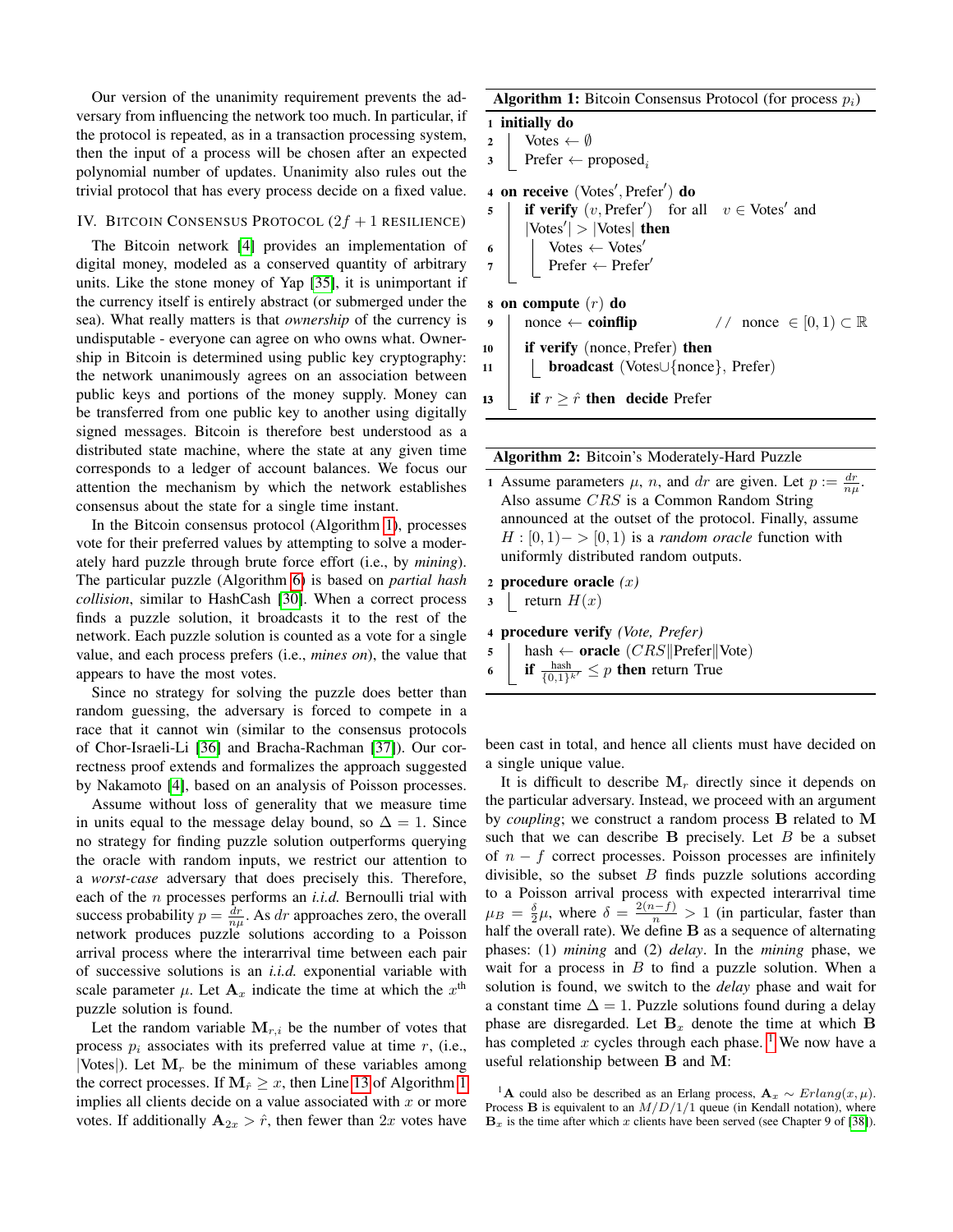<span id="page-3-3"></span>**Lemma IV.1.** Let  $\mathbf{B}_x$  and  $\mathbf{M}_r$  be defined as above. Then for *any*  $r \geq 0$  *and*  $x \geq 0$ ,  $\mathbf{B}_x = r$  *implies*  $\mathbf{M}_r \geq x$ *.* 

*Proof:* Assume that the protocol begins at time  $r = 0$ , so  **and**  $**M**<sub>0</sub> = 0$ **. Suppose (for induction) that**  $**B**<sub>x</sub> = r$  **and**  $M_r \geq x$ . Now, suppose  $r' \geq r$  is the time at which the next puzzle solution is found by a correct process, and therefore **. Since**  $\Delta$  **is a maximum message delay, then** from Lines 10-11 and 5-7 of Algorithm [1,](#page-2-0) we know that every correct process associates some value with at least  $M_{r'} + 1$ votes by time  $r' + \Delta$ . Thus,  $M_{r'+\Delta} \ge M_{r'} + 1 \ge x + 1$ , and by induction the lemma holds for all  $r$  and  $x$ .  $\Box$ 

We now construct values for the parameters  $\mu$ ,  $p$ ,  $x$ , and  $\hat{r}$ , that give us  $\mathbf{A}_{2x} > r > \mathbf{B}_x$  with high probability. The correct processes have a  $\delta$ -advantage over half the network. We divvy up this advantage by thirds: one third each for deviation bounds on  $A_{2x}$  and  $B_x$  respectively, and one third to account for the delay phases endured by B. Our goal is to make the puzzle difficult enough that on average, the correct processes find and propagate a solution before two solutions are found overall.

First, we define x in terms of  $\delta$  and security parameter k,

<span id="page-3-0"></span>
$$
x := k/D_{KL}(\delta^{(\frac{1}{3})} \| 1), \tag{1}
$$

where  $D_{KL}(\mu_P || \mu_Q)$  is the Kullback-Leibler divergence (KLdivergence) between exponential distributions  $P$  and  $Q$  with scale parameters  $\mu_P$  and  $\mu_Q$  respectively. The KL-divergence is related to the number of bits needed to distinguish between two probability distributions [\[39\]](#page-5-35). We write out the formulas for two instances we will need later:

$$
D_{KL}(\delta^{\left(\frac{1}{3}\right)} \| 1) = \delta^{\left(\frac{1}{3}\right)} - 1 - \log \delta^{\left(\frac{1}{3}\right)}\tag{2}
$$

$$
D_{KL}(\delta^{-(\frac{1}{3})} \| 1) = \delta^{-(\frac{1}{3})} - 1 - \log \delta^{-(\frac{1}{3})}.
$$
 (3)

Next we solve for  $\hat{r}$  such that

<span id="page-3-1"></span>
$$
\frac{(\hat{r} - x)}{x\mu_B} = \frac{2x\mu}{\hat{r}} = \delta^{\left(\frac{1}{3}\right)},\tag{4}
$$

resulting in a quadratic equation that simplifies to

<span id="page-3-2"></span>
$$
\hat{r} := \frac{4x}{4 - \delta^{\left(\frac{5}{3}\right)}}.\tag{5}
$$

Next we state a lemma that these parameters are satisfactory. The proof, based on Chernoff bounds, is in the appendix.

<span id="page-3-4"></span>**Lemma IV.2.** Let  $k > 0$  be a global security parameter, and *let parameters* µ*,* rˆ*, and* x *be defined as in Equations [1,](#page-3-0) [4,](#page-3-1) and [5.](#page-3-2) As described above, let* A *be a Poisson arrival process* with scale parameter  $\mu$ ;  $\mathbf{A}_{2x}$  is the time of the  $2x^{th}$  arrival. *Let* B *be a process with alternating phases of (1) Poisson*  $\arrivals$  (scale parameter  $\frac{\delta}{2}\mu$ ) followed by (2) constant time *delay*  $\Delta = 1$ ;  $\mathbf{B}_x$  *is the time at which* **B** *has completed* x *cycles through both phases. Then*  $A_{2x} > \hat{r} > B_x$  *except for a negligible probability.*

*Proof:* See Appendix.

Theorem IV.3. *The Bitcoin protocol (Algorithm [1\)](#page-2-0) achieves consensus, except for negligible probability, in a model with anonymous synchronous processes and a minority of Byzantine faults.*

*Proof:* Each of the three problem requirements are met:

- *(Termination) All clients must decide in bounded time.* By Line [13](#page-2-2) in Algorithm [1,](#page-2-0) clients decide at time  $\hat{r}$ .
- *(Agreement): Clients must decide on the same value (except with negligible probability)*. It follows from Lemmas [\(IV.1\)](#page-3-3) and [\(IV.2\)](#page-3-4), with probability at least  $1 - 2e^{-k}$ , that all clients decide on a value with  $x$  votes, yet the network has produced fewer than  $2x$  puzzle solutions in total. Therefore the value with  $x$  votes is unique.
- *(Unanimity): The decided value must be one of the inputs (with non-negligible probability)*. Suppose we initialize a counter to 0 at the beginning of

the protocol. If a correct process finds and propagates a solution before two are found in total (i.e.,  $B_1 < A_2$ ), then we increment the counter at time  $B_1$ . Otherwise, we decrement the counter at time  $A_2$ . In either case, after we modify the counter, we repeat the experiment, a total of  $2x + 1$  times. The value of the counter is a simple random walk. It follows from [\(4\)](#page-3-1) and the definitions of A and B that

$$
\mathbf{E}[\mathbf{B}_1] = \mu_B + 1 < 2\mu = \mathbf{E}[\mathbf{A}_2],\tag{6}
$$

<span id="page-3-6"></span>and therefore the random walk is positive-biased. Since an odd number of steps have been taken, the final value is positive with probability better than  $1/2$ . If the final value is positive, then we know from the Ballot theorem [\[40\]](#page-5-36) that with probability  $\frac{1}{2x+1}$  the counter never returned to zero. When this occurs, the correct processes converge to one of their inputs in the first step and ultimately decide on that value.

#### V.  $2f + 1$  RESILIENCE LOWER BOUND

<span id="page-3-5"></span>The use of *passive clients* in our model leads to a simple impossibility result based on indistinguishability. We show that  $2f + 1$  is the optimal resilience for protocols using random oracles, regardless of the nature of the puzzle. If the adversary controls half the network, then it can perfectly simulate the correct processes, querying the oracle an equal number of times. Passive clients must distinguish between the correct processes and the impostors.

Theorem V.1. *In an anonymous network with passive clients, if Byzantine faulty processes make up half the network (i.e.,* n ≤ 2f*), then no protocol achieves consensus with high probability.*

*Proof:* Suppose to the contrary that a protocol exists. Divide the processes in two groups,  $P$  and  $Q$ . No messages are delivered between  $P$  and  $Q$ , but a passive client receives all broadcasts from both groups. Consider two scenarios:

• *(Scenario 1):* The correct processes are in P and the pawns in Q. All processes receive input 0. The pawns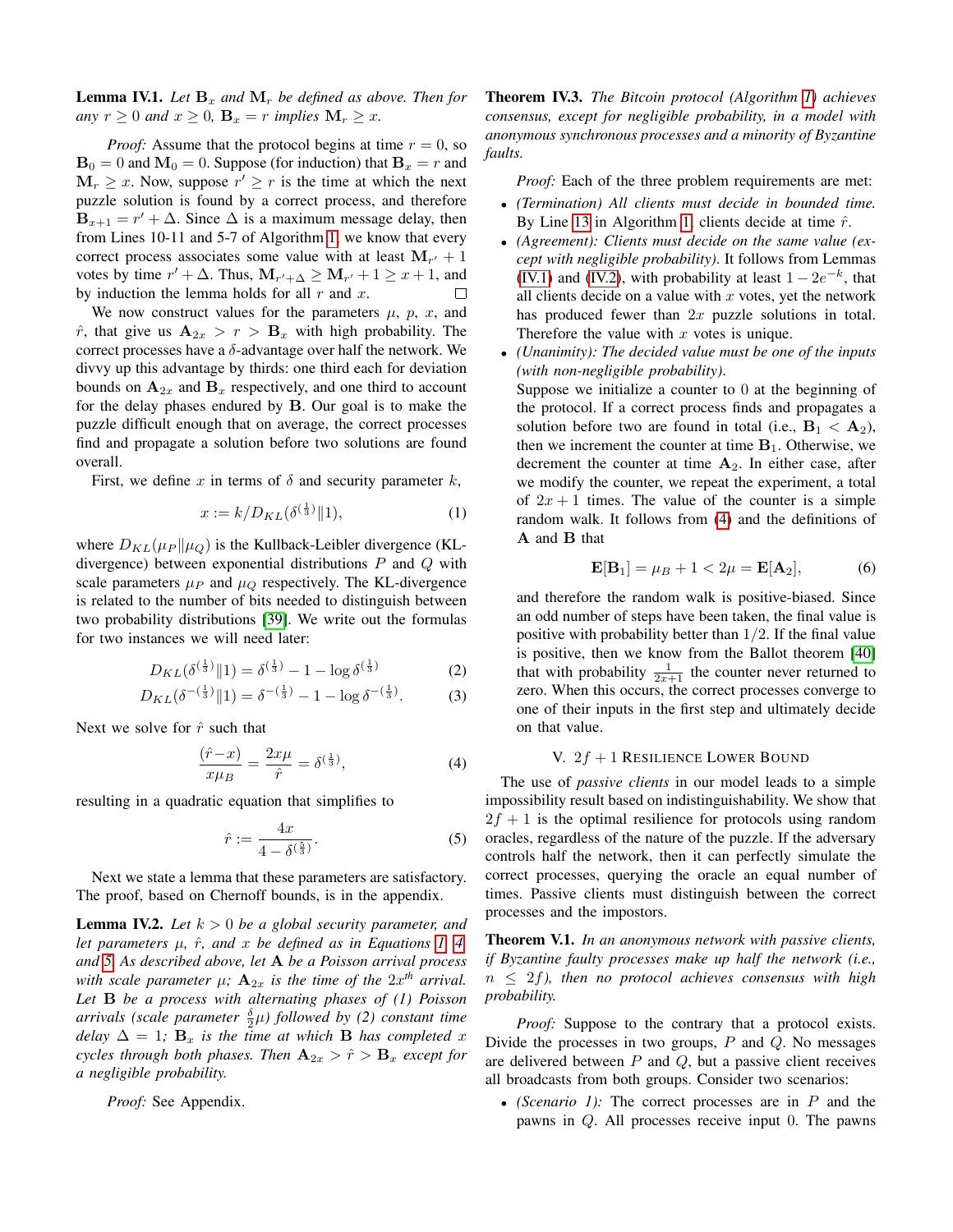simulate the correct protocol but with input 1. By *unanimity*, the passive client decides on 0 with non-negligible probability.

• *(Scenario 2):* The correct processes are in Q and the pawns in P. All processes receive input 1. The pawns simulate the correct protocol but with input 0. By *unanimity*, the correct processes agree on 0.

In either case, the pawns simulate the correct protocol as though they were given the opposite input. However, since the two scenarios are indistinguishable, the client can do no better than to pick a bit at random and disagree with probability  $\frac{1}{2}$ .  $\Box$ 

### VI. RUNNING TIME AND MESSAGE COMPLEXITY

We analyze the asymptotic complexity of the Bitcoin protocol. It follows from Lemma [IV.2](#page-3-4) that the number of distinct messages sent by correct processes is bounded by  $x$ , which is defined in terms of the dimensionless 'advantage' parameter  $\delta$ (see Equation [1\)](#page-3-0). Each message contains an entire set of votes, but most are duplicated; we only count the distinct elements. Interestingly, this bound is independent of both the total size of the network, *n*, and the message delay bound  $\Delta$ . Since  $n$  is a number of discrete processes, and since we assume that the adversary controls fewer than half the processes, the worst tolerable parameter is  $f = \lfloor \frac{n-1}{2} \rfloor$ . Since  $\delta = \frac{n-f}{n}$ , we can calculate the limit as  $n \to \infty$  and observe that the asymptotic number of messages is  $x = O(n^2k)$ . Similarly, since the running time  $\hat{r}$  is measured in units of  $\Delta$ , we find that  $\hat{r}$  is asymptotically  $O(\Delta n^2 k)$ .

In Section V we explained that our model requires *passive clients* to distinguish between the correct network and a computationally-challenged impostor only by observing broadcast messages. We can thus relate the Byzantine consensus problem to a *statistical test*. At each instant, every process *prefers* the value that is *most likely*, given the available information, to be preferred by the largest number of processes. For the particular puzzle we defined, the only discriminating information is the number of distinct puzzle solutions found. Consider the number of bits of certainty obtained *per mes*sage, (i.e.,  $\frac{k}{x}$ ). From Equation [1,](#page-3-0) this is equal to the KLdivergence between two exponential distributions, where  $\delta$  is the ratio between the respective scale parameters. Since the KL-divergence is a measure of the amount of information gained from a single sample from one of two distributions, our consensus protocol is information-theoretically optimal, at least for puzzles based on Bernoulli trials.

#### VII. DISCUSSION

The Bitcoin consensus protocol is *scalable* in that message complexity and running time depend on the dimensionless parameter  $\delta$ , rather than on the overall scale of the network, n. In this sense, it may be preferable to replace f with  $\delta$  in defining the resiliency of a consensus protocol. In fact, we could state the problem more generally, using  $n$  to refer to the total computational power of the network, rather than a discrete number of processes; neither of our proofs would be affected by this change.

We would like to be able to assess the overall costeffectiveness of Bitcoin. In a peer-to-peer network, the scale,  $n<sub>1</sub>$ , is not directly controlled but instead depends on the perceived usefulness and security of the network. Instead of bounding the adversary's computational rate as a fraction of the network size (expressed in oracle queries per second), we may prefer to define an absolute bound A for the adversary's total work (expressed in oracle queries). Our proofs would be unaffected if we allowed the pawns to perform  $A = f \frac{\hat{r}}{dr}$ total queries at any time, not necessarily in lockstep with the correct processes. Thus, for fixed A, an inverse relationship exists between the size of the network and the running time  $\hat{r}$ . To proceed further, we would also need to examine the relationship between  $n$  and  $A$ : should a larger network tolerate a proportionally stronger adversary?

It would be preferable if consensus could be achieved without needing to expend so much effort solving otherwiseuseless puzzles. This apparent waste of resource may be unavoidable. We mentioned earlier that anonymous public networks are inherently vulnerable to the Sybil attack [\[5\]](#page-5-4). A closely related concept is the *social cost of cheap pseudonyms* [\[41\]](#page-5-37) incurred when strangers cooperate, e.g., in internet commerce [\[42\]](#page-5-38). This cost must be paid, either through explicit entry fees, or else through *dues paying* as newcomers gradually build a trustworthy reputation. The Bitcoin protocol does not spare the cost of cheap pseudonyms, but rather provides a scalable and decentralized mechanism for paying it using computational resources.

The protocol we have described relies on parameters set according to correct presumptions about network characteristics, in particular the size of the network and the overall message propagation time. In an actual peer-to-peer network, these quantities can expected to change over time. Thus, without an internal mechanism to compensate, an instantiation of this network must attain consensus about these quantities through some external mechanism, begging the problem. We would prefer a consensus protocol that did not require global configuration of such parameters. We leave open the question of whether Bitcoin could be extended to function when the network size and communications delay are unknown (i.e., a protocol for the model of *partial synchrony* [\[43\]](#page-5-39)).

#### VIII. CONCLUSION AND FUTURE WORK

We presented the Bitcoin consensus protocol in a model of anonymous peer-to-peer networks. Such a protocol could enable a *world wide transaction processor*, a wide public network for which any clients will receive consistent view, regardless of their identity and their location in the network. We showed that this protocol meets its objectives, at least when knowledge of the network size and communications latency is assumed, as well as that a majority of or processes execute the protocol correctly. In future work we will attempt to improve the viability of this approach and avoid these assumptions.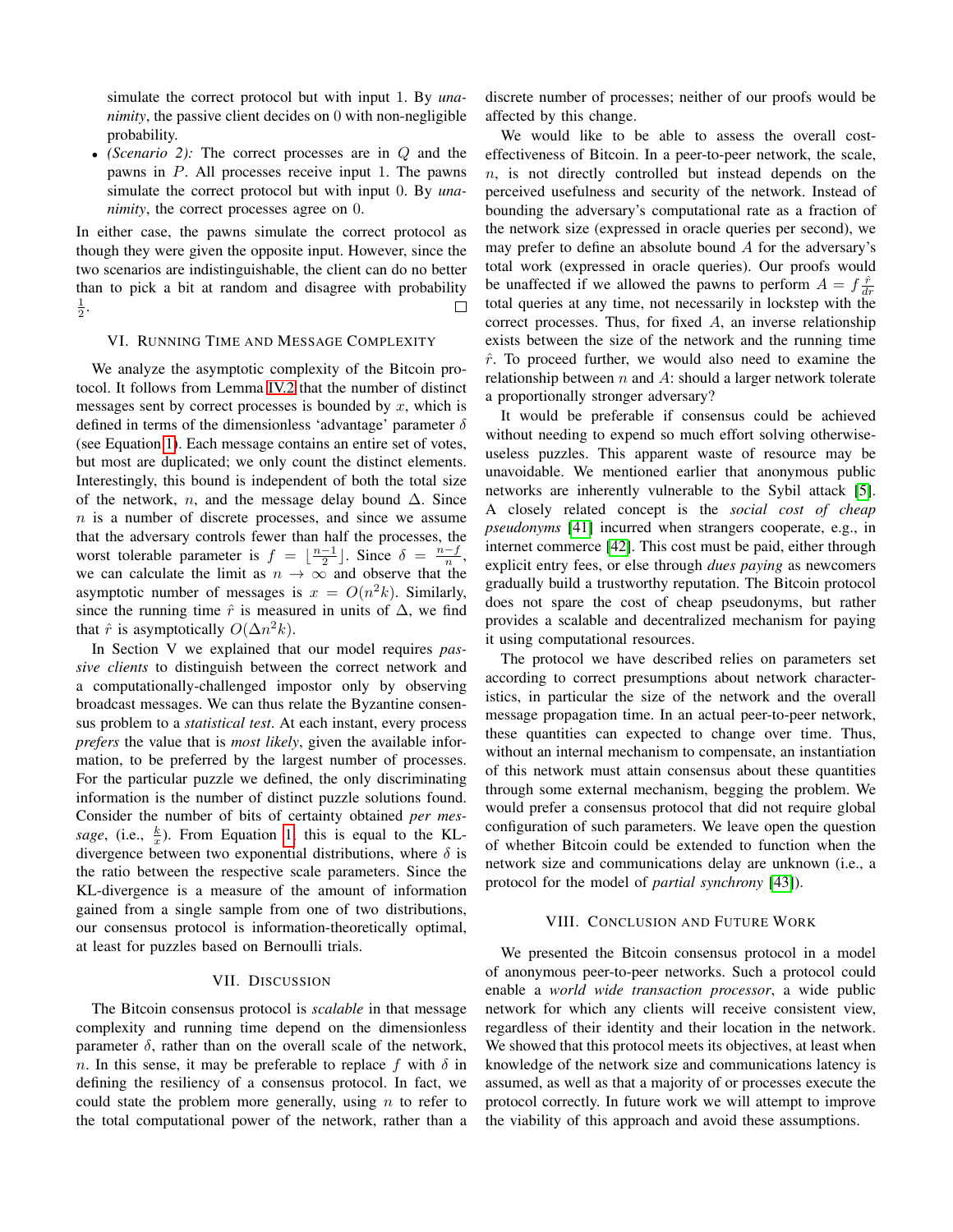#### *A. Acknowledgements*

We wish to thank Greg Maxwell, Brandyn White, as well as Zooko and the Tahoe-LAFS team, for many helpful discussions.

#### **REFERENCES**

- <span id="page-5-0"></span>[1] C. Cachin and A. Samar, "Secure Distributed DNS," in *Proceedings of the 2004 International Conference on Dependable Systems and Networks*, ser. DSN '04. Washington, DC, USA: IEEE Computer Society, 2004, p. 423.
- <span id="page-5-1"></span>[2] L. Zhou, F. B. Schneider, and R. Van Renesse, "COCA: A secure distributed online certification authority," *ACM Transactions on Computing Systems*, vol. 20, no. 4, pp. 329–368, Nov. 2002.
- <span id="page-5-2"></span>[3] J. Kubiatowicz, D. Bindel, Y. Chen, S. Czerwinski, P. Eaton, D. Geels, R. Gummadi, S. Rhea, H. Weatherspoon, W. Weimer, C. Wells, and B. Zhao, "Oceanstore: An architecture for global-scale persistent storage," *ACM SIGPLAN Notices*, vol. 35, no. 11, pp. 190–201, 2000.
- <span id="page-5-3"></span>[4] S. Nakamoto, "Bitcoin: A peer-to-peer electronic cash system," unpublished, Tech. Rep., 2009. [Online]. Available: [http://bitcoin.org/](http://bitcoin.org/bitcoin.pdf) [bitcoin.pdf](http://bitcoin.org/bitcoin.pdf)
- <span id="page-5-4"></span>[5] J. R. Douceur, "The sybil attack," *Peer-to-peer Systems*, vol. 2429, pp. 251–60, 2002.
- <span id="page-5-5"></span>[6] M. Bellare, "Random oracles are practical: A paradigm for designing efficient protocols," *Proceedings of the 1st ACM conference on*, no. November 1993, pp. 1–20, 1993.
- <span id="page-5-6"></span>[7] M. J. Fischer, N. a. Lynch, and M. S. Paterson, "Impossibility of distributed consensus with one faulty process," *Journal of the ACM*, vol. 32, no. 2, pp. 374–382, Apr. 1985.
- <span id="page-5-7"></span>[8] M. Ben-Or, "Another advantage of free choice: Completely asynchronous agreement protocols," in *Proceedings of the second annual ACM Symposium on Principles of Distributed Computing*, 1983, pp. 27–30.
- [9] B. Chor and B. A. Coan, "A Simple and Efficient Randomized Byzantine Agreement Algorithm," *IEEE Transactions on Software Engineering*, vol. 11, pp. 531–539, 1985.
- <span id="page-5-8"></span>[10] J. Aspnes, "Randomized protocols for asynchronous consensus," *Distributed Computing*, vol. 16, no. 2-3, pp. 165–175, 2003.
- <span id="page-5-9"></span>[11] V. King and J. Saia, "Breaking the  $O(n_1 \sup_{\zeta} 2_i / \sup_{\zeta})$  bit barrier: scalable byzantine agreement with an adaptive adversary," *Journal of the ACM (JACM)*, vol. 58, no. 4, pp. 18:1–18:24, 2011.
- <span id="page-5-10"></span>[12] D. Dolev and H. R. Strong, "Authenticated algorithms for Byzantine agreement," *SIAM Journal on Computing*, vol. 12, no. 4, pp. 656–666, 1983.
- <span id="page-5-11"></span>[13] H. Attiya and K. Censor-Hillel, "Lower bounds for randomized consensus under a weak adversary," *SIAM Journal on Computing*, vol. 39, no. 8, pp. 3885–3904, 2010.
- <span id="page-5-12"></span>[14] R. Tempo and H. Ishii, "Las Vegas randomized algorithms in distributed consensus problems," *European Control Conference*, vol. 13, no. 2-3, pp. 189–203, Jun. 2007.
- <span id="page-5-13"></span>[15] C. Cachin and V. Shoup, "Random Oracles in Constantinople: Practical Asynchronous Byzantine Agreement using," in *Proceedings of the 19th ACM Symposium on Principles of Distributed Computing*, no. July, 2000, pp. 1–26.
- <span id="page-5-14"></span>[16] D. Angluin, "Local and global properties in networks of processors," *Proceedings of the twelfth annual ACM symposium on Computing*, pp. 82–93, 1980.
- <span id="page-5-15"></span>[17] R. Guerraoui and E. Ruppert, "What Can Be Implemented Anonymously?" *Distributed Computing*, vol. 3724, pp. 244–259, 2005.
- [18] Z. Bouzid, "Anonymous Agreement: The Janus Algorithm," *Principles of Distributed Systems*, vol. 7109, pp. 1–17, 2011.
- <span id="page-5-16"></span>[19] H. Attiya, A. Gorbach, S. Moran, and T. Technion, "Computing in Totally Anonymous Asynchronous Shared Memory," *Distributed Computing*, vol. 1499, pp. 49–61, 1998.
- <span id="page-5-17"></span>[20] C. Delporte-Gallet, H. Fauconnier, and A. Tielmann, "Fault-tolerant consensus in unknown and anonymous networks," in *Proceedings of the 2009 29th IEEE International Conference on Distributed Computing Systems*, 2009, pp. 368–375.
- <span id="page-5-18"></span>[21] M. Okun and A. Barak, "Efficient Algorithms for Anonymous Byzantine Agreement," *Theory of Computing Systems*, vol. 42, no. 2, pp. 222–238, Jul. 2007.
- <span id="page-5-19"></span>[22] M. Okun, "Agreement among unacquainted Byzantine generals," *Distributed Computing*, vol. 3724, pp. 499–500, 2005.
- <span id="page-5-20"></span>[23] C. Delporte-Gallet, "Brief announcement: Byzantine agreement with homonyms," in *Proceedings of the 22nd ACM symposium on Parallelism in algorithms and architectures*, 2010, pp. 74–75.
- <span id="page-5-21"></span>[24] J. Aspnes and C. Jackson, "Exposing computationally-challenged Byzantine impostors," Department of Computer Science, Yale University, New Haven, CT, Tech. Rep., 2005. [Online]. Available: <ftp://cs-www.cs.yale.edu/pub/TR/tr1332.pdf>
- <span id="page-5-22"></span>[25] R. C. Merkle, "Secure communications over insecure channels," *Communications of the ACM*, vol. 21, no. 4, pp. 294–299, Apr. 1978.
- <span id="page-5-23"></span>[26] C. Dwork and M. Naor, "Pricing via processing or combatting junk mail," *Advances in Cryptology - CRYPTO '92*, vol. 740, pp. 139–147, 1992.
- <span id="page-5-24"></span>[27] C. Dwork and A. Goldberg, "On memory-bound functions for fighting spam," *Advances in Cryptology-Crypto 2003*, pp. 1–19, 2003.
- <span id="page-5-25"></span>[28] A. Juels and J. Brainard, "Client Puzzles: A Cryptographic Countermeasure Against Connection Depletion Attacks," in *Proceedings of NDSS '99 (Networks and Distributed Security Systems)*, 1999, pp. 151–165.
- [29] B. N. Levine, C. Shields, and N. B. Margolin, "A survey of solutions to the sybil attack," University of Massachusetts Amherst, Amherst, MA, Tech. Rep., 2006. [Online]. Available: <http://prisms.cs.umass.edu/brian/pubs/levine.sybil.tr.2006.pdf>
- <span id="page-5-31"></span>[30] A. Back, "Hashcash - A Denial of Service Counter-Measure," no. August, 2002.
- <span id="page-5-26"></span>[31] L. V. Ahn, M. Blum, N. J. Hopper, and J. Langford, "CAPTCHA: using hard AI problems for security," in *Proceedings of the 22nd international conference on Theory and applications of cryptographic techniques*, ser. EUROCRYPT'03, Berlin, Heidelberg, 2003, pp. 294–311.
- <span id="page-5-27"></span>[32] R. L. Rivest, "Time-lock puzzles and timed-release crypto," Massachusetts Institute of Technology, Cambridge, MA, Tech. Rep., 1996. [Online]. Available:<http://dl.acm.org/citation.cfm?id=888615>
- <span id="page-5-28"></span>[33] R. L. Rivest and A. Shamir, "PayWord and MicroMint : Two simple micropayment schemes," *Security Protocols*, vol. 1189, pp. 69–87, 2001.
- <span id="page-5-29"></span>[34] M. Blum, A. De Santis, S. Micali, and G. Persiano, "Non-Interactive Zero Knowledge," *SIAM Journal on Computing*, vol. 20, no. 6, pp. 1084– 1188, 1991.
- <span id="page-5-30"></span>[35] C. Gillilland, "The stone money of Yap: a numismatic survey," *Smithsonian Studies in History and Technology*, vol. 23, 1975.
- <span id="page-5-32"></span>[36] B. Chor, A. Israeli, and M. Li, "On processor coordination using asynchronous hardware," in *Proceedings of the sixth annual ACM Symposium on Principles of distributed computing*, ser. PODC '87. New York, NY, USA: ACM, 1987, pp. 86–97.
- <span id="page-5-33"></span>[37] G. Bracha and O. Rachman, "Randomized consensus in expected O(nˆ2 log n) operations," in *Distributed Algorithms*, ser. Lecture Notes in Computer Science, S. Toueg, P. Spirakis, and L. Kirousis, Eds. Springer Berlin / Heidelberg, 1992, vol. 579, pp. 143–150.
- <span id="page-5-34"></span>[38] M. Mitzenmacher and E. Upfal, *Probability and computing: Randomized algorithms and probabilistic analysis*. Cambridge University Press, 2005.
- <span id="page-5-35"></span>[39] S. Kullback and R. A. Leibler, "On information and sufficiency," *The Annals of Mathematical Statistics*, vol. 22, no. 1, pp. 79–86, 1951.
- <span id="page-5-36"></span>[40] B. A. Reed, "Ballot theorems , old and new," *Horizons of Combinatorics (Bolyai Society Mathematical Studies)*, vol. 17, pp. 1–23, 2008.
- <span id="page-5-37"></span>[41] E. J. Friedman and P. Resnick, "The social cost of cheap pseudonyms," *Journal of Economics & Management Strategy*, vol. 10, no. 2, pp. 173–199, 2001.
- <span id="page-5-38"></span>[42] P. Resnick and R. Zeckhauser, "Trust among strangers in Internet transactions: Empirical analysis of eBay's reputation system," *Advances in Applied Microeconomics A Research Annual*, vol. 11, no. 12, pp. 127–157, 2002.
- <span id="page-5-39"></span>[43] C. Dwork, N. Lynch, and L. Stockmeyer, "Consensus in the presence of partial synchrony," *Journal of the ACM (JACM)*, vol. 35, no. 2, pp. 288–323, 1988.

#### **APPENDIX**

Recall from Section IV that we constructed two stochastic processes, A and B: A represents the total number of puzzle solutions found by the network, while B is a lower bound for the minimum number of puzzle solutions that the clients associate with their preferred values. Our goal is to provide